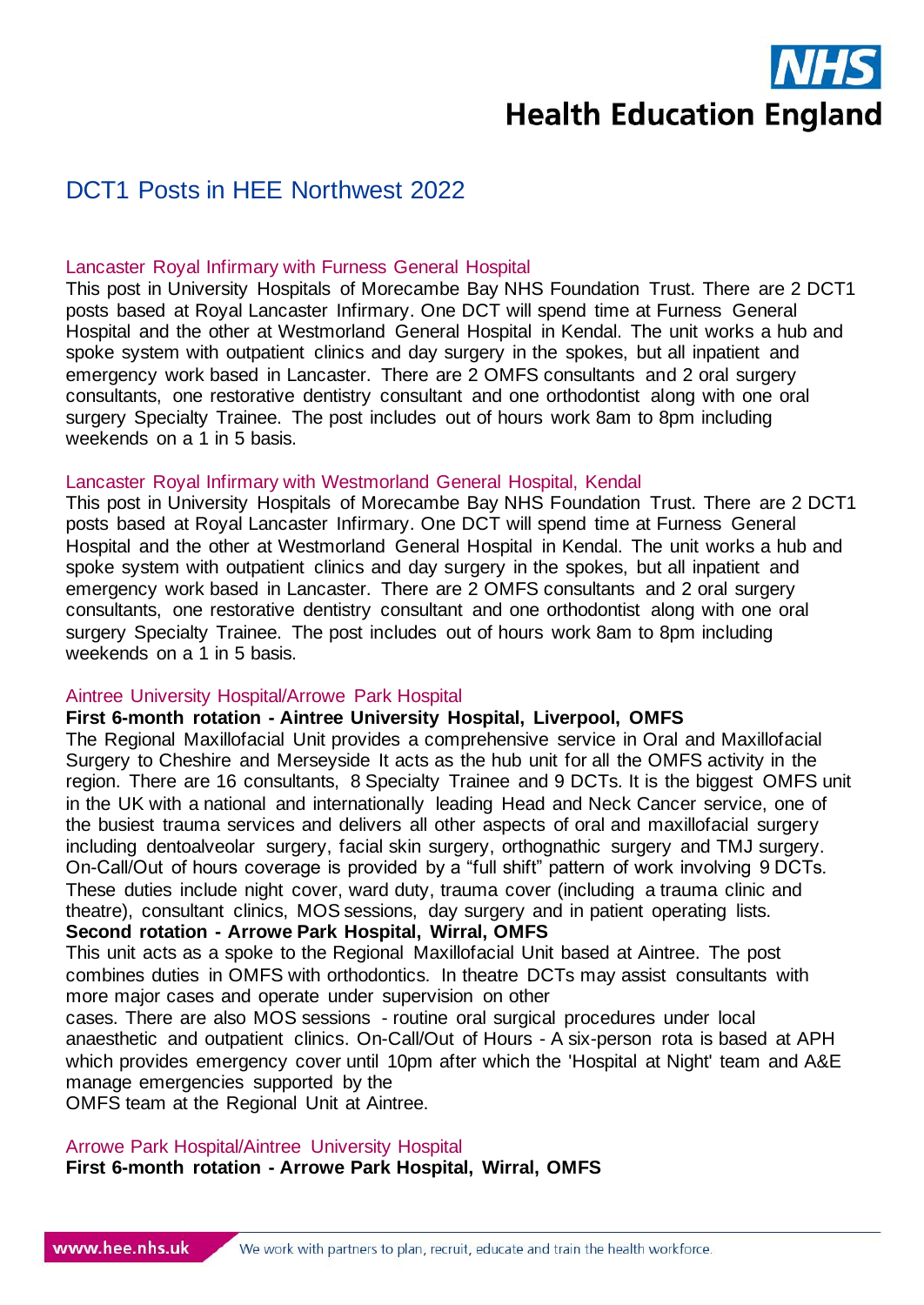This unit acts as a spoke to the Regional Maxillofacial Unit based at Aintree. The post combines duties in OMFS with orthodontics. In theatre DCTs may assist consultants with more major cases and operate under supervision on other

cases. There are also MOS sessions - routine oral surgical procedures under local anaesthetic and outpatient clinics. On-Call/Out of Hours - A five-person rota is based at APH which provides emergency cover until 10pm after which the 'Hospital at Night' team and A&E manage emergencies supported by the OMFS team at the Regional Unit at Aintree.

### **Second rotation - Aintree University Hospital, Liverpool, OMFS**

The Regional Maxillofacial Unit provides a comprehensive service in Oral and Maxillofacial Surgery to Cheshire and Merseyside It acts as the hub unit for all the OMFS activity in the region. There are 16 consultants, 8 Specialty Trainee and 9 DCTs. It is the biggest OMFS unit in the UK with a national and internationally leading Head and Neck Cancer service, one of the busiest trauma services and delivers all other aspects of oral and maxillofacial surgery including dentoalveolar surgery, facial skin surgery, orthognathic surgery and TMJ surgery. On-Call/Out of hours coverage is provided by a "full shift" pattern of work involving 9 DCTs. These duties include night cover, ward duty, trauma cover (including a trauma clinic and theatre), consultant clinics, MOS sessions, day surgery and in patient operating lists.

# Arrowe Park Hospital/Countess of Chester Hospital

# **First Rotation - Arrowe Park Hospital, Wirral, OMFS,**

This unit acts as a spoke to the Regional Maxillofacial Unit based at Aintree. The post combines duties in OMFS with orthodontics. In theatre DCTs may assist consultants with more major cases and operate under supervision on other

cases. There are also MOS sessions - routine oral surgical procedures under local anaesthetic and outpatient clinics. On-Call/Out of Hours - A five-person rota is based at APH which provides emergency cover until 10pm after which the 'Hospital at Night' team and A&E manage emergencies supported by the OMFS team at the Regional Unit at Aintree.

# **Second Rotation Countess of Chester OMFS**

The OMFS unit at Chester acts as a spoke unit for the Regional Unit at Aintree. In addition to oral and maxillofacial duties, the DCT may also attend consultant clinics in orthodontics. There are joint multi-disciplinary clinics for dentofacial deformity, oral medicine and dermatology, chronic facial pain. On-Call/Out of Hours is 1 in 5 rota covering A&E and the ward is from 8am until 10pm. Outside these hours the "Hospital At Night" team and the Regional Maxillofacial Unit on-call team provide care.

### Countess of Chester Hospital / Arrowe Park Hospital

### **First Rotation - Countess of Chester OMFS**

The OMFS unit at Chester acts as a spoke unit for the Regional Unit at Aintree. In addition to oral and maxillofacial duties, the DCT may also attend consultant clinics in orthodontics. There are joint multi-disciplinary clinics for dentofacial deformity, oral medicine and dermatology, chronic facial pain. On-Call/Out of Hours is 1 in 5 rota covering A&E and the ward is from 8am until 10pm. Outside these hours the "Hospital At Night" team and the Regional Maxillofacial Unit on-call team provide care.

### **Second Rotation - Arrowe Park Hospital, Wirral, OMFS ,**

This unit acts as a spoke to the Regional Maxillofacial Unit based at Aintree. The post combines duties in OMFS with orthodontics. In theatre DCTs may assist consultants with more major cases and operate under supervision on other

cases. There are also MOS sessions - routine oral surgical procedures under local anaesthetic and outpatient clinics. On-Call/Out of Hours - A five-person rota is based at APH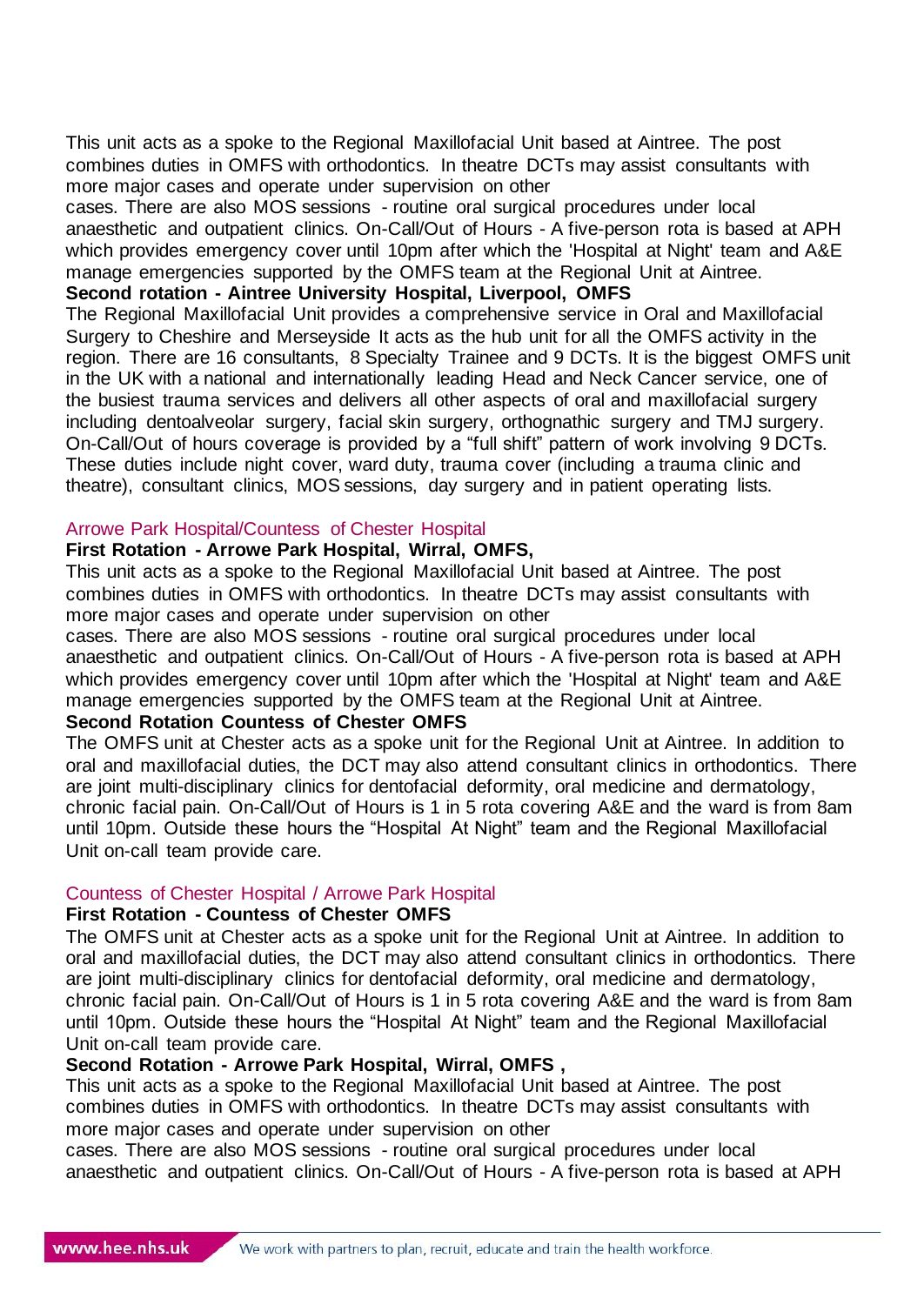which provides emergency cover until 10pm after which the 'Hospital at Night' team and A&E manage emergencies supported by the OMFS team at the Regional Unit at Aintree.

### East Lancashire - Royal Blackburn Hospital

### **Royal Blackburn Hospital 12 months OMFS**

There are 5 DCT1 and 1 DCT2 post in this is a busy federated OMFS service in East Lancashire covering Burnley and Bolton with the central unit at Blackburn. This is mainly an oral and maxillofacial surgery post with exposure to oral surgery, oral medicine, orthodontics, restorative dentistry with hands on training in both hard and soft tissue surgery. On-call for dental and facial emergencies, and experience gained in dealing with patients with medical co-morbidity. There is a primary care rotational placement to a tier 2 MOS service. There is no overnight commitment, with a 1 in 6 weekend commitment with variable shift patterns up to 10pm.

### Liverpool University Dental Hospital (LUDH)

The post involves a range of dental specialties, including oral surgery, oral medicine, paediatric, restorative, and special care dentistry, also involving the oral diagnosis department which accepts limited numbers of walk-in patients for teaching purposes.

There are strong links with the Regional Maxillofacial Unit (MFU) which is in the same Liverpool University Hospitals NHS Trust.

The 6 DCT1 posts have a variety of opportunities working in consultant clinics, supervised treatment sessions including LA and GA sessions in various dental specialities giving a broad exposure to many different specialities. Timetables vary. There is no on-call commitment. There are also 3 DCT2 posts and 4 DCT3 posts at LUDH.

#### Manchester Dental Hospital

Manchester Dental Hospital OS/OM/Restorative with SCD This post combines Oral Medicine/Oral Surgery/Restorative with SCD No on-call

#### Manchester Dental Hospital

# **Manchester Dental Hospital Paeds/Ortho/Oral Surgery**

This post combines paediatric dentistry and orthodontics and sessions in Oral Surgery No on call

#### Manchester Dental Hospital

### **Manchester Dental Hospital Restorative/Oral Surgery post**

This post combines Restorative/Oral Surgery No on call

#### Manchester Dental Hospital/Salford Community (Split Week Post)

This post involves 4 sessions in the CDS (Community Dental service) at Salford and 6 sessions in the University of Manchester Dental Hospital (UMDH) and is reversed after 6 months. The CDS post involves providing dental services in two or more sites in the community setting as well as domiciliary care. Services include routine dentistry for vulnerable adults and children including those with complex needs, comprehensive dental treatment under GA for adults with special needs, assessments for paediatric GA exodontia and inhalation sedation for anxious patients. The post requires a performers number for the primary care element. The UMDH element is SCD/Restorative.